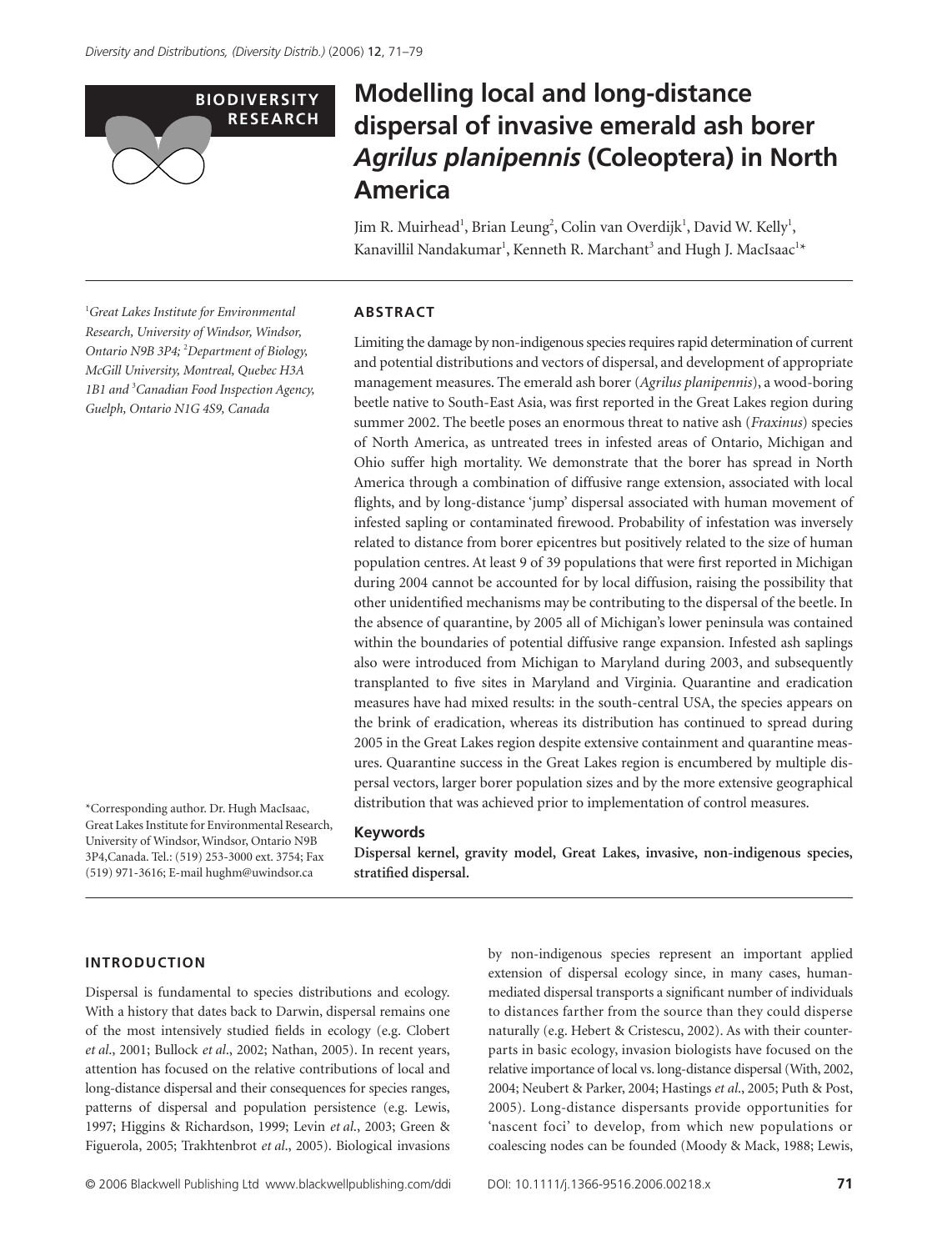1997; Muirhead & MacIsaac, 2005). The choice of control strategies (e.g. suppression, containment, eradication) is, in turn, affected by the dispersal characteristics and geographical distribution of the species in relation to funding available for management (Moody & Mack, 1988; Sharov, 2004; Taylor & Hastings, 2004).

The International Union for Conservation of Nature and Natural Resources' Global Invasive Species Database compilation of the world's 100 most harmful, non-indigenous species includes 14 insects (Lowe *et al*., 2000)*.* Considering that insect invasions can have profound consequences to human, animal, plant and ecosystem and economic health, it is not surprising that their dispersal characteristics and population ecology have been well studied (e.g. Gilbert *et al*., 2003, 2004; Krushelnycky *et al*., 2004; Morrison *et al*., 2004; Smith *et al*., 2004; Juliano & Lounibos, 2005). The emerald ash borer (borer) is a beetle native to South-East Asia, including parts of China, Korea, Japan, Russia, Mongolia and Taiwan (Liu *et al*., 2003). The borer was first observed in south-eastern Michigan and south-western Ontario (Fig. 1a) in

summer 2002, following investigations of dieback and epicormic branching in native ash species. The borer likely entered North America in infested ash strapping, pallets or dunnage more than 10 years ago (Herms *et al*., 2004). Adults lay eggs under tree bark, and the feeding larvae kill trees by disrupting nutrient transport in the phloem (Liu *et al*., 2003). Affected species include green ash (*Fraxinus pennsylvanica*), white ash (*Fraxinus americana*), black ash (*Fraxinus nigra*) and blue ash (*Fraxinus quadrangulata*) (Liu *et al*., 2003). Collectively, these species are a dominant component of the eastern deciduous forest of North America, a status now threatened by spread of the borer. The borer also threatens about \$300 billion of timberlands in the USA (Nowak, 2003).

Adult dispersal by flight is strongly gender-biased, with a mode of 0.8 km in 24 h per individual female, and only 1% travel farther than 4 km (Taylor *et al*., 2004). Larval beetles can be transported over long distances in contaminated nursery stock, firewood or raw logs. The combination of local, natural dispersal of adults and human-mediated long-distance



Figure 1 Sightings of the emerald ash borer from 2002 (a), 2003 (b), 2004 (c) and 2005 (d) in the USA and Canada, and predicted local dispersal of the beetle *via* adult beetle flights from infested areas in 2002–03 (c) and 2002–04 (d). Local dispersal is based on an exponential decay function (probability of spread =  $e^{-bx+D}$ , where b is 0.038 for the USA and 0.050 for Ontario, and X is distance from the centre of the invasion source in km). An ash-free 'firewall' (light green) was cut in Ontario during winter 2003/2004 to reduce the probability of locally dispersing beetles settling in areas with uninfested ash hosts. The epicentre of the invasion in SE Michigan and SW Ontario is shown in red and quarantine zones are outlined with a dashed black and white line.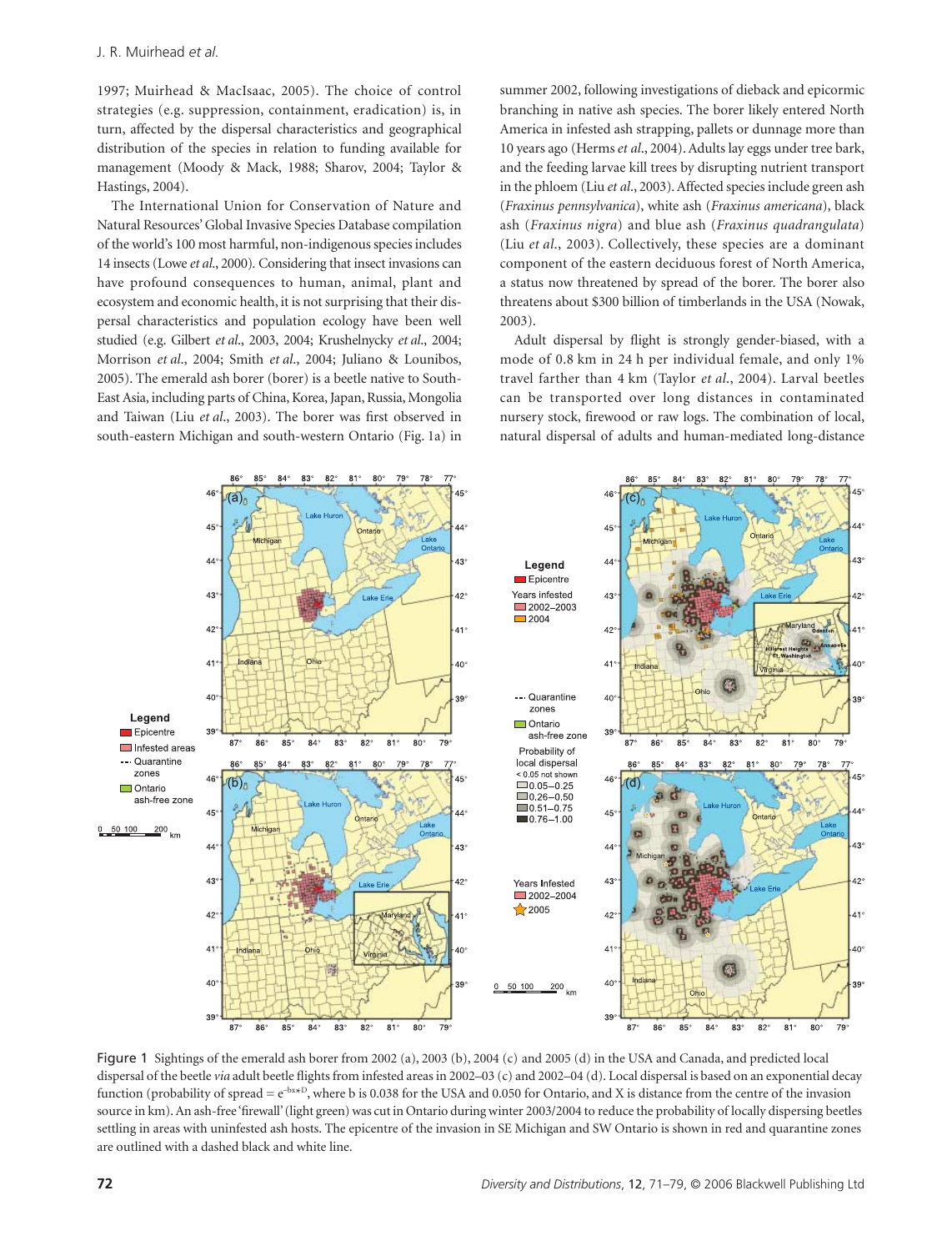transport of larvae is consistent with stratified diffusion (see Hengeveld, 1989). Other non-indigenous species that spread via stratified dispersal include molluscs (Bossenbroek *et al*., 2001), other insects (Sharov *et al*., 2002; Gilbert *et al*., 2003) and plants (Higgins *et al*., 2003). Establishment of satellite colonies rapidly increases the overall rate of spread and area infested (Moody & Mack, 1988; Lewis, 1997) and increases the complexity of management decisions. In this paper, we explore dispersal patterns of the borer from its first detection through to spring 2005. We develop a stratified diffusion model that incorporates local and long-distance transport to project dispersal of the species.

## **METHODS**

We obtained records of first reporting of the borer for the USA and Canada from the Michigan, Ohio, Indiana and Maryland Departments of Agriculture and the Canadian Food Inspection Agency. We used three approaches to predict local and longdistance dispersal of the borer. First, we modelled local diffusion based on changes in the reported distribution of the infested subcounties (i.e. township or municipality) using a standard exponential decay function, relating the probability of dispersers stopping at a given destination and distance from the epicentre to the centroids of infested and non-infested areas in 2002, and from 2002 sources to sites reported invaded during 2003 (see Lewis, 1997). This function was used to predict occurrence in 2004 and the same function was then used to predict the 2005 distribution from 2002 to 2004 infestations. This model is phenomenological in that it makes no assumptions about flight capabilities of the borer, although it implicitly assumes dispersal occurs via adult flights.

The probability  $(P_j)$  of a destination remaining non-infested is given by the joint probability that the borer fails to disperse from all infested subcounties *i* to destination *j*:

$$
P_j = \prod_i \left[ 1 - \frac{\exp(-bx_{ij})}{d_i} \right] \tag{1}
$$

where *b* is the estimated coefficient of the exponential slope, and  $x_{ii}$  is the Euclidean distance from source (*i*) to non-infested destination  $(j)$ , estimated as the centre of each subcounty.  $d_i$  is a normalizing constant given by:

$$
d_i = \sum \exp(-bx_{ij})
$$
 (2)

where  $d_i$  scales for all potential destinations, such that  $P_j$  ranges from 0 to 1, and we obtain the relative risk of invasion. The slope of the exponential kernel, *b*, is solved by finding the minimum value of the likelihood function, *L*, where:

$$
L = \begin{cases} -\sum_{j=1}^{m} \log(1 - P_j), & j \text{ is invaded} \\ -\sum_{j=1}^{m} \log(P_j), & \text{otherwise.} \end{cases}
$$
(3)

Slopes of the exponential decay functions were calculated separately for the USA and Ontario, Canada owing to the smaller spatial scale of township divisions in the former. Predicted areas of local dispersal were mapped in an Albers Equal-Area Conic projection to maintain the shape and distance between infested areas using ARCGIS (Desktop version 8.3, ESRI, Redmonds, CA, USA).

Second, we predicted long-distance dispersal of the borer under two scenarios of human-mediated transport. First, longdistance dispersal of the borer was modelled based on human population size at the subcounty level using the US 2000 Census and beetle invasion status. Models based on population size at this spatial scale were constructed only for Michigan, Indiana and Ohio. We used population size of townships and municipalities as surrogates of human activities (e.g. horticultural ash trees) that may result in transfer of ash products from infested sources to non-infested destinations. Previously, human population density was found to provide the best estimate of spread of the chestnut leafminer moth *Cameraria ohridella* in Europe (Gilbert *et al*., 2004). Comparable predictions of long-distance dispersal based on population size in Ontario were not possible, because required data from outlying centres are lacking. Data on invasion status, population size and distance from the epicentre for the three states were randomly divided into two 80: 20 training/ model validation subsets. A spatial 'null' logistic regression model based on invasion status as a function of the log-transformed distance from the epicentre was constructed since reports of the borer are highly concentrated at the epicentre of the invasion, and the borer may not have had sufficient time to disperse throughout the three states. A second logistic regression model predicted the probability of invasion with a term added for logtransformed population size of the recipient area, and differences in fit between the two models were thus attributed to human population size. Validation of the second model was assessed by comparing the predictions of the test data subset fitted with the training model parameters to the observed invasion status of the testing data set. We used the generalized linear models in STATISTICA (version 7, Statsoft Inc., Tulsa, OK, USA) for model construction and validation.

Third, we developed a gravity model that utilized data pertaining to human-dispersed firewood to predict long-distance dispersal in Michigan, Ohio, Indiana and Ontario. Gravity models relate the interaction strength between a discrete, invaded source and a non-invaded destination, weighted by the distance between them, in a manner analogous to Newton's Law of Gravitation (Bossenbroek *et al*., 2001; Muirhead & MacIsaac, 2005). In summer 2003, provincial and national parks throughout Ontario initiated a surveillance program to intercept firewood bundles brought by campers from within the quarantine zone. The number of wood bundles intercepted was related to the number of campsites as an independent measure of attractiveness, giving:

$$
w = \alpha c d^{-\beta} \tag{4}
$$

where *w* is the number of wood bundles, *c* is the number of campsites, and *d* is the shortest road distance from the park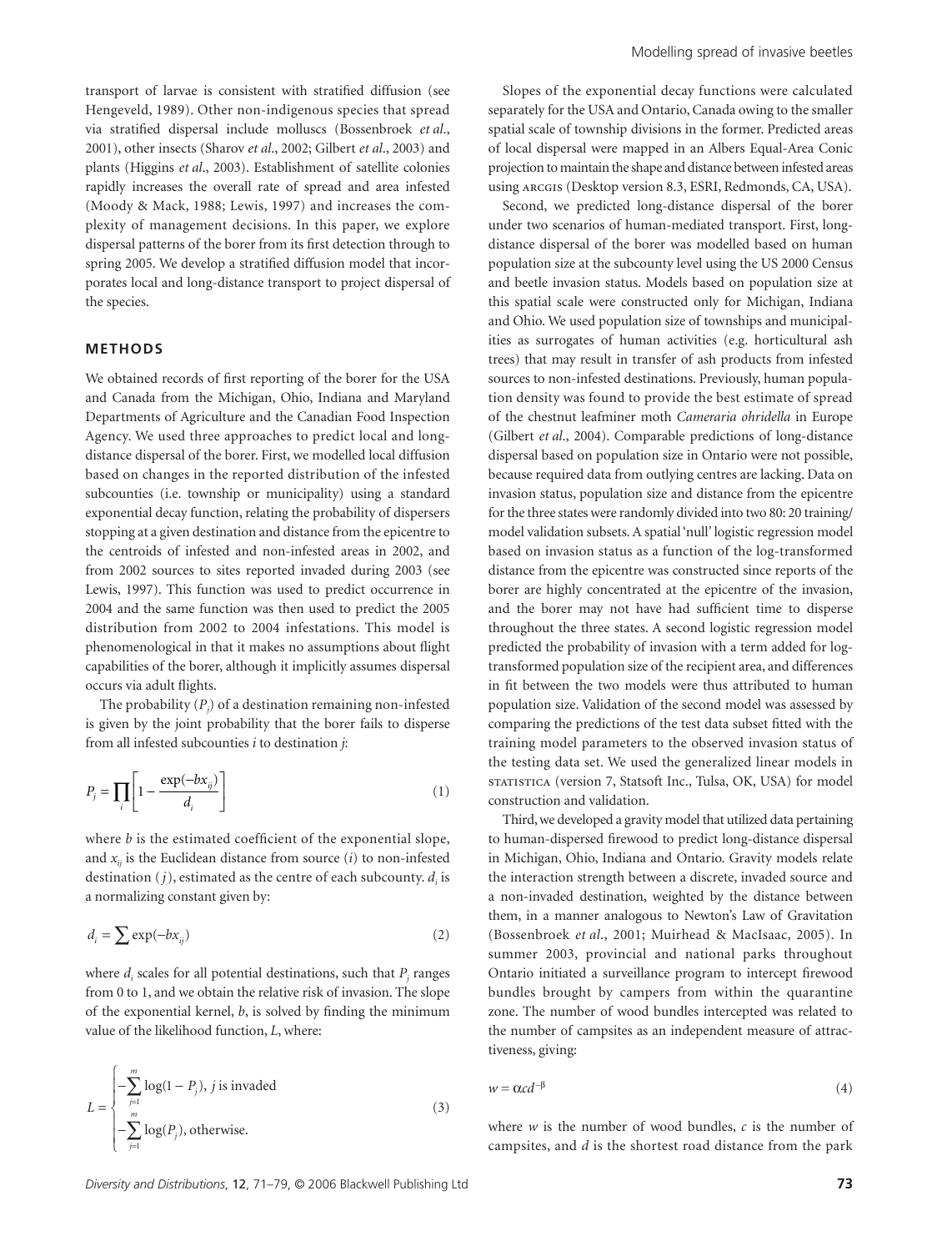to Windsor, Ontario, the invasion's Canadian epicentre. The unknown variables  $\alpha$  and  $\beta$  were simulated by fitting a nonlinear model using least-squares regression in STATISTICA (version 6, StatSoft Inc.). Road distance is preferable to straight-line distance from the parks to the quarantine zones as it reflects the actual distance covered by vehicles. We assume that the relationship among transported wood bundles and attractiveness to recreational parks developed for Ontario also hold for traffic to state parks in the USA. Ash trees are floristic dominants in both Canadian and American epicentres, and we assume the likelihood of transfer outside of quarantine areas was the same in both countries. The predicted number of wood bundles transported outside state and Ontario parks was interpolated by fitting an inversely distance-weighted surface to point data from the gravity model.

#### **RESULTS**

## **Emerald ash borer spread and quarantine**

The beetle's invasion epicentre in North America encompasses the immediate area around Detroit, Michigan and Windsor, Ontario (Fig. 1a). Quarantine zones were established in 2002 in both Michigan (6 counties) and Ontario (1 county) in an attempt to prevent long-distance dispersal of the borer (Fig. 1b).

During 2003, the borer was reported in 13 townships in Michigan contiguous to sites reported infested during 2002 (Fig. 1a). These sites were all located within the quarantine zone, which had now expanded to 13 counties. The borer was reported at an additional six sites in Michigan outside of the newly established quarantine region. One of these sites, St. Joseph, located in Michigan's south-west corner, is almost 200 km from the nearest population identified in 2002. In Michigan, quarantine consisted of cutting healthy ash trees in the area immediately surrounding infestations, and banning export of ash products to non-infested regions. In Ohio, the borer was reported from six sites in three areas, with the farthest, Columbus, located 250 km from the nearest site reported invaded during 2002. Quarantine was established for all invaded sites in Ohio in 2003. In Ontario, the borer expanded its distribution to contiguous sites in Essex County (Fig. 1b), which was then placed under quarantine during summer 2003. In addition, a 10-km wide 'firewall' was created during winter 2003/2004 by cutting all healthy ash trees on public and private lands along the eastern boundary of the quarantine zone, between Lakes Erie and St. Clair, followed by chipping or burning of the cuttings (see Fig. 1b). This procedure was implemented to create a host-free (i.e. ash-free) region to slow spread to uninfested areas by flying adults. The borer also dispersed to Maryland and Virginia during 2003 (Fig. 1b). A tree nursery in Maryland received an illegal shipment of 121 infested saplings from within the quarantine zone in Michigan during April 2003, of which some were subsequently planted at one site in Virginia and four sites in Maryland.

The borer's distribution expanded dramatically in 2004. In Michigan, the borer was reported at one site inside the 2003 quarantine zone, eight sites outside but proximate (< 25 km) to it, and at 20 sites distal to the zone, including one location *c*. 225 km from the nearest known population (Fig. 1c). Seven new locations were reported invaded in Ohio during 2004, all in close (< 50 km) proximity to populations reported during 2003. New populations all were located in the NW part of the state, adjacent to infested areas in Michigan. The borer also spread to four locations in Indiana, all of which were  $\geq 100$  km from known infested sites. All newly discovered populations in the Great Lakes states were quarantined during 2004. Also, individual borers were reported at four sites in Maryland, which implemented quarantine efforts in spring 2004. These efforts consisted of destruction of all ash trees in the infested nursery, and on public and private lands in a surrounding 0.5-mile buffer zone. In total, almost 1000 infested or potentially infested trees were destroyed. The four new infestations were also eradicated (Fig. 1c). In Ontario, 23 new sites were reported invaded, all located within two foci on the distal side of the firewall. These trees were removed, and the quarantine zone expanded to nearly double its previous size (Fig. 1d).

Thus far, four new sites have been reported invaded during 2005. Three sites are located in Michigan, one straddling the 2004 quarantine perimeter, the other two along the north-eastern coast of Lake Michigan (Fig. 1d). The single report of invasion in Ohio during 2005 occurred at a site contiguous to one reported invaded during 2004, and is consistent with diffusive spread.

#### **Dispersal models**

Distribution changes between 2002 and 2003 were used to develop a local, diffusion-based dispersal model. The area covered by the most expansive model, which considered invasion probabilities as low as 0.05, encompassed 77% of all sites reported invaded during 2004 in the Great Lakes states, though this value fell to 23% when the least inclusive model was used (i.e. 0.76–1.00 probability of invasion) (Table 1). If control efforts were not implemented, or if they prove unsuccessful, the range vulnerable to invasion by the borer in 2005 includes all of Michigan's lower peninsula. While the 23 occurrences observed east of the firewall in Ontario during 2004 are consistent with diffusive spread from across the firewall (i.e.  $P = 0.26$ ), they are likely the result of firewood and saw logs transported prior to establishment of the firewall (K. Marchant, unpublished data). Likewise, dispersal of the borer within Maryland during 2004, although consistent with diffusive spread  $P = 0.51$ , was the result of movement of infested saplings within the state.

The logistic regression model predicted dispersal based on distance from the epicentre and human population in the recipient area (Fig. 2a). The addition of the human population term improved the model fit significantly over the null model based only on distance from the epicentre ( $\chi^2 = 16.52$ , d.f. = 1, *P* < 0.0001), implying that human population size (in recipient areas) and activity is a major factor in the spread of the borer. The long-distance invasion probability for Michigan, Ohio and Indiana was estimated as:

 $P(\text{infestation}) = \frac{\exp(7.95 - 2.92d + 0.37n)}{1 + \exp(7.95 - 2.92d + 0.37n)}$  $7.95 - 2.92d + 0.37$  $1 + \exp(7.95 - 2.92d + 0.37)$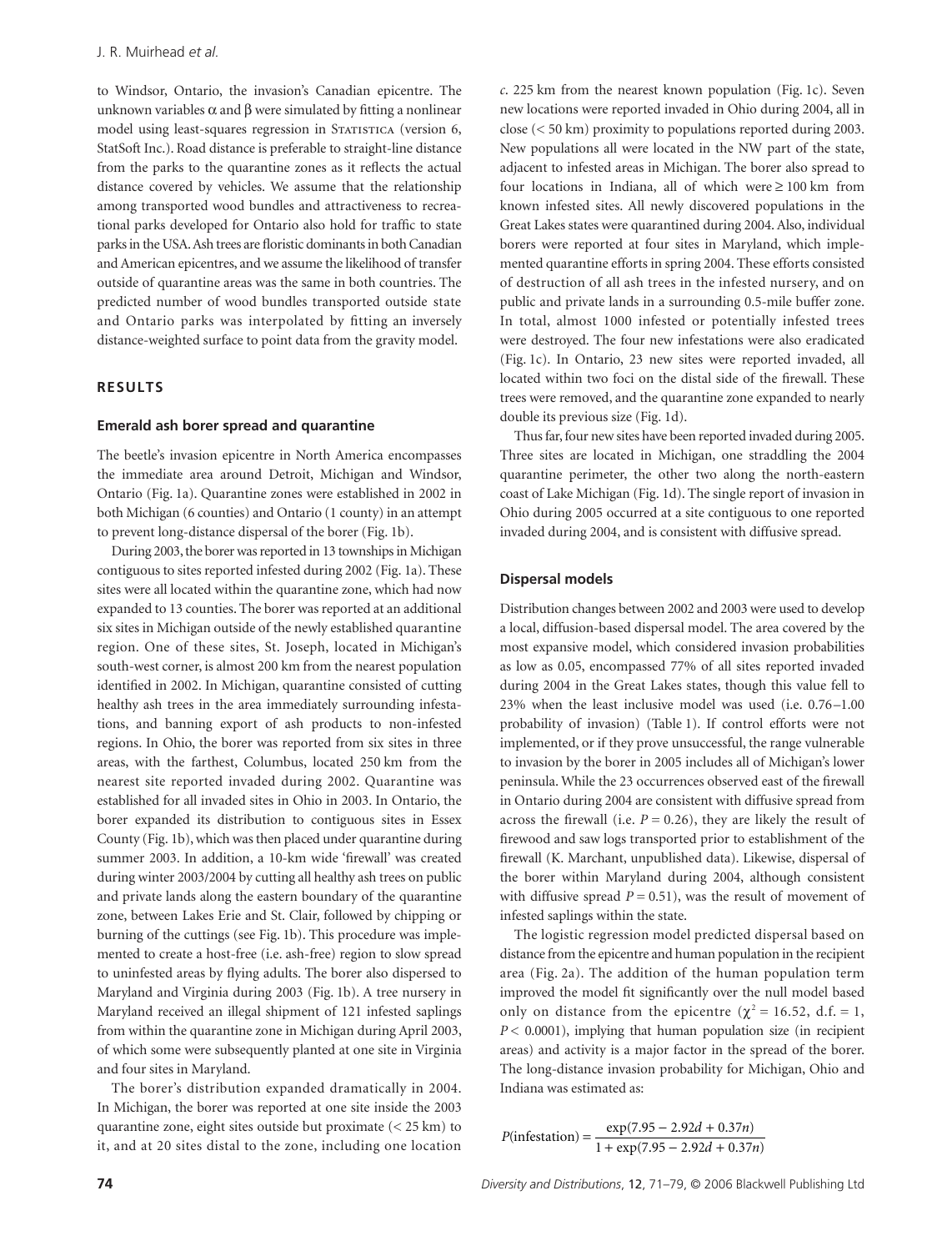Table 1 Cumulative number of infested townships and municipalities inside (or contiguous to) and outside of zones categorized by probability of local diffusion for the Great Lake states. The probability model is based on range expansion that occurred from 2002 to 2003 (for 2004 predictions) and 2002 through 2004 (for 2005 predictions)

| Probability<br>of dispersal | Year                                                   |                                                         |                                                        |                                                         |  |  |
|-----------------------------|--------------------------------------------------------|---------------------------------------------------------|--------------------------------------------------------|---------------------------------------------------------|--|--|
|                             | 2004                                                   |                                                         | 2005                                                   |                                                         |  |  |
|                             | Number of new invasions<br>inside the probability zone | Number of new invasions<br>outside the probability zone | Number of new invasions<br>inside the probability zone | Number of new invasions<br>outside the probability zone |  |  |
| $0.05 - 0.25$               | 30                                                     | 9                                                       | 4                                                      | 0                                                       |  |  |
| $0.26 - 0.50$               | 21                                                     | 18                                                      | 4                                                      | 0                                                       |  |  |
| $0.51 - 0.75$               | 10                                                     | 29                                                      | 4                                                      | $\Omega$                                                |  |  |
| $0.76 - 1.00$               | 9                                                      | 30                                                      |                                                        | 0                                                       |  |  |



Figure 2 Probability of invasion based on township/municipality population size and distance from the epicentre (a). Both population size and distance were log-transformed. Also shown are areas at risk of infestation in Michigan, Ohio, Indiana and Ontario based on long-distance transport of firewood (b).

Table 2 Cross-validation of the logistic regression model that incorporated both log-transformed human population size and logtransformed distance from epicentre to predict invasions by emerald ash borers in the three Great Lakes states (MI, OH, IN) based on 2004 data.  $N = 867$  townships and municipalities

| Observed    | Predicted<br>invaded | Predicted<br>non-invaded | Total | % correct |
|-------------|----------------------|--------------------------|-------|-----------|
| Invaded     | 31                   | 17                       | 48    | 64.6      |
| Non-invaded | 5                    | 814                      | 819   | 99.4      |
| Total       | 36                   | 831                      | 867   | 97.5      |

where *d* is the log-transformed distance (km) and *n* is the logtransformed population size. This model correctly classified 64.6% of the invaded sites and 97.5% of all sites overall with regard to their invasion status based on these two parameters (Table 2). Distance from the epicentre was the most important determinant of this relationship, and thus invasion probabilities form concentric circles from Detroit (Fig. 2a). The ability of the model to correctly classify invaded sites declined with distance from the epicentre, and was poor with respect to invaded sites in the northern end of Michigan's lower peninsula. The only two sites correctly classified as invaded in these outlying areas were Greenbush and Oscoda townships (Alcona and Iosco counties) and Grand Traverse (Fig. 2a). The model suggests that the areas of Gary and Fort Wayne, Indiana, and Bay City, Michigan, are at moderate risk of invasion ( $P = 0.01 - 0.04$ ), whereas risk is slightly lower in Indianapolis, Indiana, and Cincinnati and Dayton, Ohio (Fig. 2a).

A gravity model was developed to predict dispersal across spatial scales using information on the quantity of firewood transported between the epicentre of Windsor, Ontario and provincial parks in the province that were frequented by campers, the number of campsites at each park frequented, and distance between the epicentre and park (Fig. 2b). Although the model was developed for Ontario, we also applied it to Great Lakes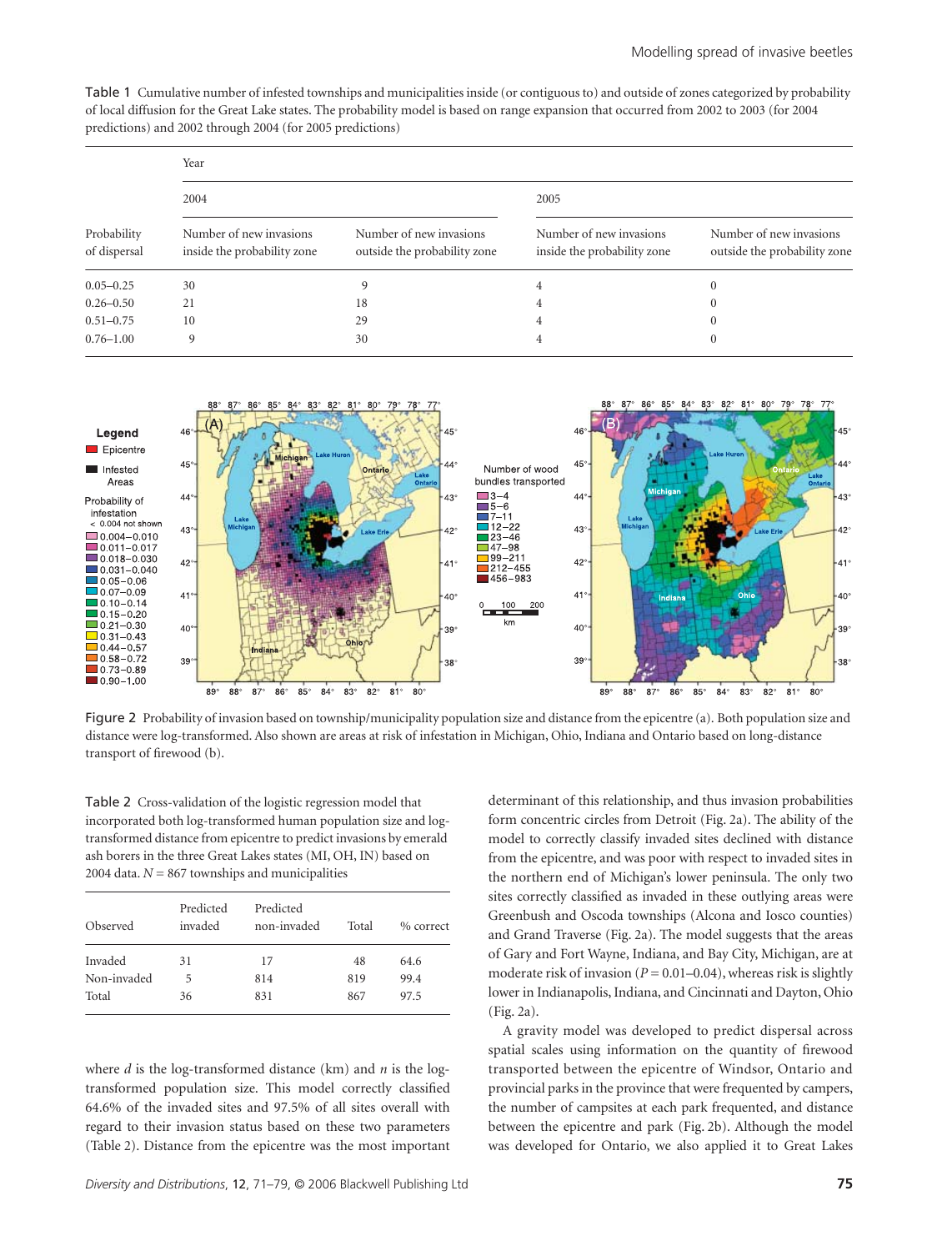states. Areas at highest risk of firewood-vectored dispersal form an ellipse bordered by the south-eastern edge of Lake Huron in Michigan and Ontario and the south-western edge of Lake Erie in Michigan and Ohio (Fig. 2b). The latter areas already support some borer populations, and are also highly vulnerable to diffusive dispersal, whereas vulnerable areas in Ontario lie well outside of the current quarantine zone, are distal to the firewall, and are currently borer-free.

# **DISCUSSION**

Introduced beetles are often associated with significant damage to forests, caused either directly through their boring or feeding activities or indirectly by serving as vectors for pathogen transmission (e.g. see Allen & Humble, 2002; Haack, 2003). A number of introduced boring beetles currently threaten North American forests, including the pine shoot beetle *Tomicus piniperda* in the greater Great Lakes region (Haack & Poland, 2002), the Asian longhorned beetle *Anoplophora glabripennis* in New York, Chicago and Toronto (e.g. Auclair *et al*., 2005), and the brown spruce longhorn beetle *Tetropium fuscum* in Nova Scotia (Smith & Hurley, 2000). Emerald ash borers were discovered in the Great Lakes region during summer 2002, and pose an enormous threat to native ash forests in eastern North America. By 2004, ash mortality rate in infested areas in south-western Michigan was positively correlated with proximity to the epicentre of the invasion, and highest (61%) in Wayne County, the focal point of the invasion (Witter & Storer, 2004).

As with all invasions, an important determinant of invasion success is introduction effort (see Colautti *et al*., 2006; Memmott *et al*., 2005). It is imperative that we collect comprehensive data pertaining to the density and geographical distribution of imported propagules to predict identities of possible invaders and the locales where invasions may occur. This requirement is typically met by national screening programs that allow identification of species intercepted as they enter the country (see case studies in Ruiz & Carlton, 2003). Haack (2003) provided one such example for scolytid beetles entering ports in the USA, based on the Animal and Plant Health Inspection Service's (APHIS) inspection records.

Once non-indigenous species have established, additional models are needed to predict spread based on patterns and density of propagule dispersal. Models developed here address dispersal patterns of the emerald ash borer in North America by both local diffusion and long-distance transport. New reports of the beetle increased very rapidly between its first description in 2002 and 2005. A high proportion (77%) of invasions reported in 2004 conceivably resulted from diffusive spread  $(P \ge 0.05)$ , although a much lower percentage (23%) of these can be ascribed to diffusion with higher certainty ( $P \ge 0.76$ ; Fig. 1c; Table 1). Virtually all of the reports that could not be explained by diffusive spread occurred in the upper regions of the lower peninsula of Michigan, distal to the primary invasion front. All of the invasions reported thus far in 2005 are in areas with high probability of diffusive spread (Fig. 1d). Some of the new populations that cannot be accounted for via diffusive

spread are consistent with the logistic regression model based on distance from the epicentre and on human population size in the recipient area (Fig. 2a). Nevertheless, even this model was unable to account for 17 of the 48 new populations in the Great Lakes states during 2004 (Table 2). Many of these populations were located in the same region of Michigan that could not be explained by diffusive spread. Some of these populations were found in areas where humans transport firewood, albeit at low frequency (Fig. 2b).

The logistic regression model had a greater error rate in predicting invaded sites as non-invaded  $(17 \text{ of } 48 = 35%)$  than noninvaded sites as invaded (5 of  $36 = 16\%$ ). This finding supports the concept that diffusive dispersal from the epicentre occurs with much greater predictability than long-distance dispersal to peripheral areas (Table 2). This pattern is also consistent with theoretical models that suggest predicting location of invasions in peripheral areas can be very difficult (e.g. Lewis, 1997). Nevertheless, knowledge of current distribution can be used to formulate risk assessment and management strategies. For example, 'trap' or sentinel trees are now used in the USA to detect and provide a semiquantitative measure of migrating emerald ash borers in areas where dispersal is anticipated. This approach has been used for other introduced pest species. For example, pheromone traps have been successfully deployed to detect early spread of the gypsy moth, *Lymantria dispar* in Michigan (Gage *et al*., 1990).

An alternative to the vector-based approach is provided by ecological niche modelling, in which a non-indigenous species' ecological requirements are characterized for its native range and then applied to the landscape in the actual or potentially invaded region (e.g. Peterson, 2003; With, 2004). Peterson and Vieglais (2001) utilized this approach to determine the possible range of Asian longhorned beetles in North America. Ecological niche modelling allows identification of areas vulnerable to establishment of the non-indigenous species, with the implicit assumption that propagules are available to transport the species to these locations. The most promising possibility to predict future ranges of non-indigenous species is to marry vector-based and ecological niche modelling approaches. This methodology would allow identification of vulnerable sites based on vector and pathway studies, following which the model could be refined based on the match between the species' ecological needs and the habitat's characteristics. A simple application of this approach was provided by Peterson (2003), who noted that although areas in California should be vulnerable to Asian longhorned beetles — based on shipping traffic inbound from Asian source ports available habitats in most port areas would be inhospitable to the beetle's needs. MacLeod *et al*. (2002) concluded that Asian longhorned beetles pose a significant threat of establishment, spread and economic damage in southern Europe based on a CLIMEX niche model. A CLIMEX model that incorporated both temperature and moisture was used to evaluate possible establishment and spread of the red imported fire ant *Solenopsis invicta* in New Zealand and Australia (Sutherst & Maywald, 2005). Before similar niche modelling can be applied to the emerald ash borer across North America, information must be obtained on key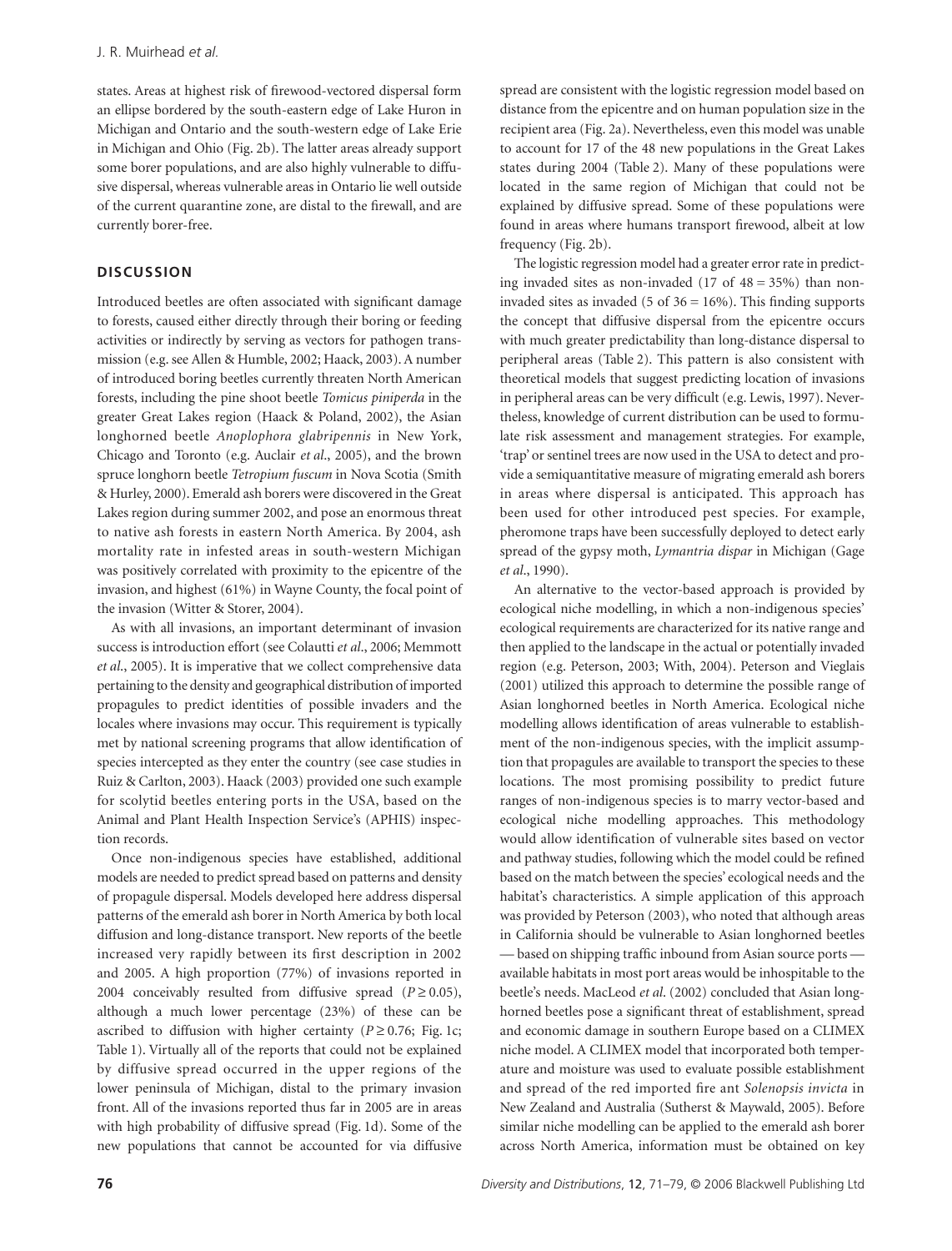aspects of its biology, including its thermal limits in Asia. Nevertheless, approximately 9 billion ash trees inhabit and are potentially at risk in the USA and Ontario (Nowak, 2003; K. Marchant, unpublished data). As the beetle is already present in areas with large numbers of vulnerable hosts in the Great Lakes region, this area remains highly susceptible to additional spread and harm.

Our models are based on observed ash borer distributions between 2002 and 2005, and surveys of campers entering provincial parks in Ontario. A number of uncertainties are implicit to our models. First, our diffusion model is based on changes in reported distribution between 2002 and 2003, and assumes that diffusion rate is invariant over time. Second, because of the threat posed by this beetle, manpower devoted to its study and control has increased through time, decreasing the likelihood of missing established populations (reduced type II error). This could be particularly important for populations distal to the epicentre, which may have been underreported in earlier years. If so, our diffusion model would underestimate early and overestimate later spread. Third, current eradication efforts, especially in outlying 'nascent foci' (Moody & Mack, 1988), could dramatically reduce the size of borer populations available to disperse to adjacent areas. These suppression efforts could effectively lower the probability of dispersal and increase the area less vulnerable to diffusive spread (Fig. 1c,d). Fourth, our firewood model was developed using data for parks in Ontario, but applied to both Ontario and the Great Lakes states, assuming that behaviour of campers is similar in both countries. Differential success of public education campaigns — including the deployment of quarantine notification signs on major highways — between the USA and Canada, would affect spatial patterns of firewood transport and thus the vulnerability of long-range dispersal. At present, we are unable to test this possibility. Finally, there are a number of sites that have been invaded that cannot be accounted for by any known vectors. It is possible that other unidentified vectors may transport beetles to these sites, or that predictor variables may have been incorrectly parameterized. For example, both distance from the epicentre and human population size of the recipient area were log-transformed in the logistic regression model. It is possible that some outlying areas that were expected to have very low visitation rates of individuals arriving from the epicentre may, in fact, have had a much higher rate owing to site attractiveness or some other measure not considered in our model. This would create a 'fat-tail' in the dispersal kernel of human vectors (Lewis, 1997), and increase the probability of invasion at greater distances. For example, one of the outlying areas invaded in our study was near Traverse City, Michigan, which is a very popular tourist destination for individuals from metropolitan Detroit.

Quarantine efforts may be willfully disregarded by some members of the public. For example, illegal transportation of infected ash saplings was responsible for the introduction of emerald ash borers to Maryland. During 2004, four new sites were discovered infested in Maryland. The rapid implementation of eradication procedures in that state following these discoveries, combined with intensive follow-up surveys, indicates that borer

has been controlled and possibly extirpated from the region. Only a single larva was found at each of four sites of outplanted trees during 2004 (Fig. 2a). Likewise, no new invasions have been reported in Virginia following implementation of quarantine measures there. Intensive surveys should be repeated in future years in both states to confirm that the species has in fact been extirpated.

Quarantine in Michigan and Ontario is a far more arduous task than in Maryland and Virginia, as new infestations could result from many different source populations. Most new reports of borer invasions in Michigan during 2004 occurred outside of the quarantine zone, and all of the sites reported thus far in 2005 have been outside but contiguous to quarantine zones. Unless local dispersal from these currently isolated colonies can be curtailed, infilling of the distribution may be expected (Fig. 1d). The 23 infestations reported in Ontario during 2004 (Fig. 1c) were located in close proximity to one another, and all were outside the eastern boundary of the ash-free zone. Moody and Mack (1988) stressed the importance of focusing on satellite populations in controlling spread of invading plants. Taylor and Hastings (2004) also suggested eradication prioritization for isolated, low-density *Spartina* colonies as opposed to high-density core populations owing to faster spread capabilities of the former.

Sharov (2004) explored the different treatment options available and the conditions under which each would be the optimal management strategy for a harmful, introduced species. He showed that the optimal strategy changes from 'eradication' to 'slow-the-spread' and then to 'do-nothing' as the distribution of the target species increases. In this context, the eradication programs in Maryland and Virginia seem appropriate, as does the 'control-the-spread' program using the ash-free zone in Ontario. Furthermore, local eradication programs directed toward satellite colonies in each of the political jurisdictions surrounding the Great Lakes can also reduce spread of the emerald ash borer. A 'slow-the-spread' management strategy that targeted isolated satellite colonies along the invasion front dramatically reduced the overall rate of spread of the gypsy moth in North America (Sharov *et al*., 2002).

In summary, the emerald ash borer is a very destructive species that has colonized North America and is spreading quickly. The beetle is currently spreading via stratified diffusion through a number of natural and human-mediated mechanisms. Management based on the eradication of isolated colonies in Maryland and Virginia appears to have been successful, whereas range expansion in the Great Lakes region has continued despite deployment of an array of management strategies.

## **ACKNOWLEDGEMENTS**

We gratefully acknowledge financial support from an Ontario Graduate Scholarship (JM), GLIER postdoctoral fellowship (DWK), NSERC (BL, HJM), CFIA (KRM) and DFO research chair funds (HJM). We thank Meighen Whitehead (GLIER) for collection of firewood and state park camping data; Dr Deb McCullough (Michigan State University), Dr Jeff Holland (Purdue University) and Dr Robert Haack (United States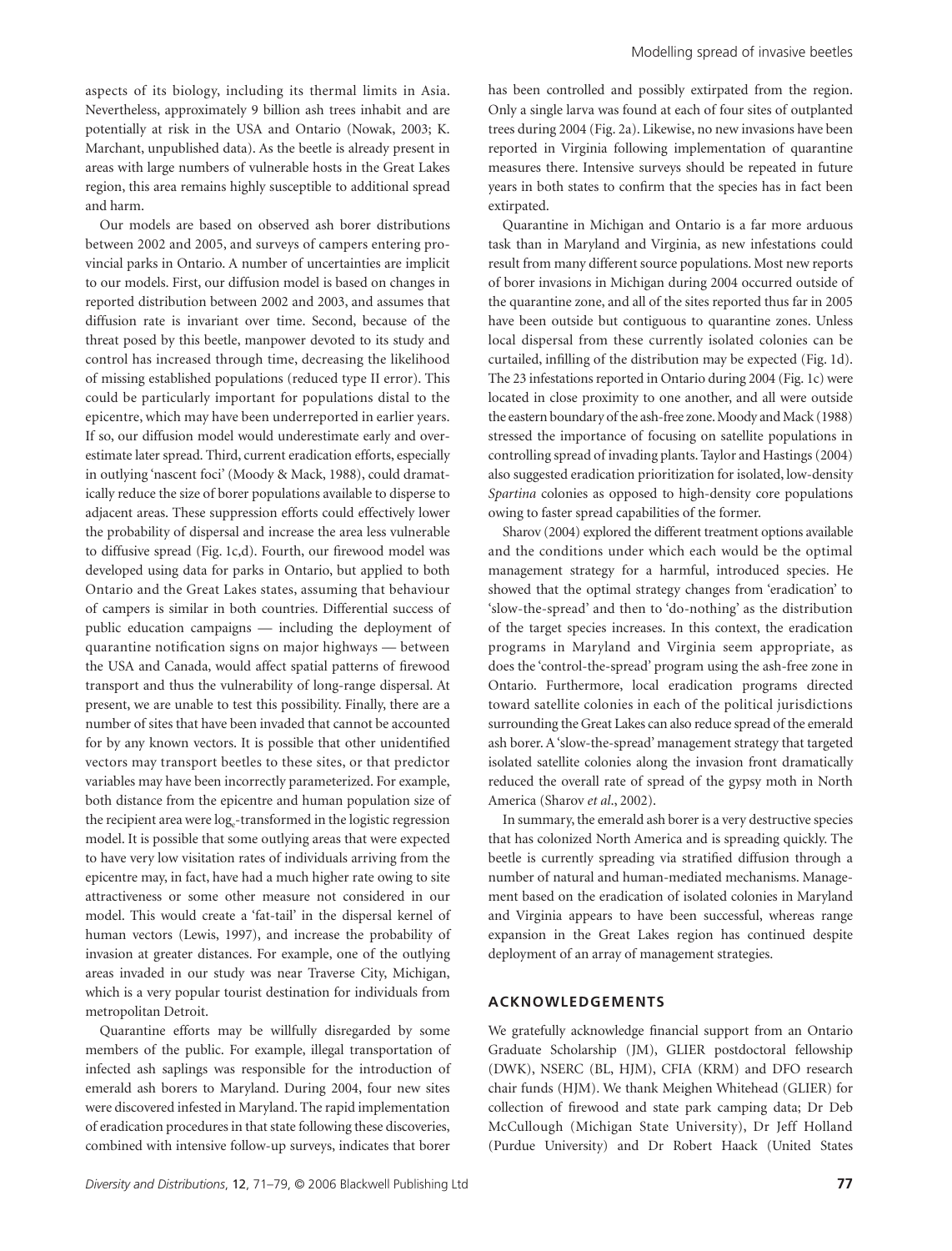Department of Agriculture Forest Service) for information on emerald ash borer biology; Sandy Dobbyn (Ontario Ministry of Natural Resources) for Ontario firewood data; Sara Linsmeier-Wurfel, Catina Hutchison, Michael Philip (Michigan Department of Agriculture), Tom Harrison (Ohio Department of Agriculture), Phil Marshall (Indiana Department of Natural Resources), Julie Abadie, Dick Bean (Maryland Department of Agriculture) and Jerry Dowding (Canadian Food Inspection Agency) for invasion reports in Michigan, Ohio, Maryland and Ontario.

# **REFERENCES**

- Allen, E.A. & Humble, L.M. (2002) Nonindigenous species introductions: a threat to Canada's forests and forest economy. *Canadian Journal of Plant Pathology*, **24**, 103–110.
- Auclair, A.N.D., Fowler, G., Hennessey, M.K., Hogue, A.T., Keena, M., Lance, D.R., McDowell, R.M., Oryang, D.O. & Sawyer, A.J. (2005) Assessment of the risk of introduction of *Anoplophora glabripennis* (Coleoptera: Cerambycidae) in municipal solid waste from the quarantine area of New York City to landfills outside of the quarantine area: pathway analysis of the risk of spread and establishment. *Journal of Economic Entomology*, **98**, 47–60.
- Bossenbroek, J.M., Kraft, C.E. & Nekola, J.C. (2001) Prediction of long-distance dispersal using gravity models: zebra mussel invasion of inland lakes. *Ecological Applications*, **11**, 1778– 1788.
- Bullock, J.M., Kenward, R.E. & Hails, R.S. (eds). (2002) *Dispersal ecology*. Blackwell, Oxford, UK.
- Clobert, J., Danchin, E., Dhondt, A.A. & Nichols, J.D. (eds). (2001) *Dispersal*. Oxford University Press, Oxford, UK.
- Colautti, R., Grigorovich, I. & MacIsaac, H.J. (2006) Propagule pressure: a null model for biological invasions. *Biological Invasions* (in press).
- Gage, S.H., Wirth, T.M. & Simmons, G.A. (1990) Predicting regional gypsy moth (Lymantriidae) population trends in an expanding population using pheromone trap catch and spatial analysis. *Environmental Entomology*, **19**, 370–377.
- Gilbert, M., Fielding, N., Evans, H.F. & Gregoire, J.-C. (2003) Spatial pattern of invading *Dendroctonus micans* (Coleoptera: Scolytidae) populations in the United States. *Canadian Journal of Forest Research*, **33**, 712–725.
- Gilbert, M., Gregoire, J.-C., Freise, J.F. & Heitland, W. (2004) Long-distance dispersal and human population density allow the prediction of invasive patterns in the horse chestnut leafminer *Cameraria ohridella*. *Journal of Animal Ecology*, **73**, 459–468.
- Green, A.J. & Figuerola, J. (2005) Recent advances in the study of long-distance dispersal of aquatic invertebrates via birds. *Diversity and Distributions*, **11**, 149–156.
- Haack, R.A. (2003) Intercepted Scolytidae (Coleoptera) at US ports of entry: 1985–2000. *Integrated Pest Management Reviews*, **6**, 253–282.
- Haack, R.A. & Poland, T.M. (2002) Evolving management strategies for a recently discovered exotic forest pest: the pine shoot beetle, *Tomicus piniperda* (Coleoptera). *Biological Invasions*, **3**, 307–322.
- Hastings, A., Cuddington, K., Davies, K.F., Dugaw, C.J., Elmendorf, S., Freestone, A., Harrison, S., Holland, M., Lambrinos, J., Malvadkar, V., Melbourne, B.A., Moore, K., Taylor, C. & Thompson, D. (2005) The spatial spread of invasions: new developments in theory and evidence. *Ecology Letters*, **8**, 91–101.
- Hebert, P.D.N. & Cristescu, M.E.A. (2002) Genetic perspectives on invasions: the case of the Cladocera. *Canadian Journal of Fisheries and Aquatic Sciences*, **59**, 1229–1234.
- Hengeveld, R. (1989) *Dynamics of biological invasions*. Chapman & Hall, London.
- Herms, D.A., Stone, A.K. & Chatfield, J.A. (2004) Emerald ash borer: the beginning of the end of ash in North America? *Ornamental plants: annual reports and research reviews, 2003* (ed. by J.A. Chatfield, E.A. Draper, H.M. Mathers, D.E. Dyke, P.J. Bennett & J.F. Boggs), pp. 62–71. OARDC/OSU Extension Special Circular 193.
- Higgins, S.I., Nathan, R. & Cain, M.L. (2003) Are long-distance dispersal events in plants usually caused by nonstandard means of dispersal? *Ecology*, **84**, 1945–1919.
- Higgins, S.I. & Richardson, D.M. (1999) Predicting plant migration rates in a changing world: the role of long-distance dispersal. *American Naturalist*, **153**, 464–475.
- Juliano, S.A. & Lounibos, L.P. (2005) Ecology of invasive mosquitoes: effects on resident species and on human health. *Ecology Letters*, **8**, 558–574.
- Krushelnycky, P.D., Loope, L.L. & Joe, S.M. (2004) Limiting spread of a unicolonial invasive insect and characterization of seasonal patterns of range expansion. *Biological Invasions*, **6**, 47–57.
- Levin, S., Muller-Landau, H.C., Chave, J. & Nathan, R. (2003) The ecology and evolution of dispersal: a theoretical perspective. *Annual Review of Ecology and Systematics*, **3**, 575–604.
- Lewis, M.A. (1997) Variability, patchiness, and jump dispersal in the spread of an invading population. *Spatial ecology*. (ed. by D. Tilman and P. Karieva), pp. 46–69. Princeton University Press, Princeton, New Jersey.
- Liu, H., Bauer, L.S., Gao, R., Zhao, T. *et al.* (2003) Exploratory survey for the emerald ash borer *Agrilus planipennis* (Coleoptera: Buprestidae), and its natural enemies in China. *Great Lakes Entomologist*, **36**, 191–204.
- Lowe, S., Browne, M., Boudjelas, S. & De Poorter, M. (2000) *100 of the world's worst invasive alien species. A selection from the Global Invasive Species Database*. IUCN, Auckland, New Zealand.
- MacLeod, A., Evans, H.F. & Baker, R.H.A. (2002) An analysis of pest risk from an Asian longhorn beetle (*Anoplophora glabripennis*) to hardwood trees in the European community. *Crop Protection*, **21**, 635–645.
- Memmott, J., Craze, P.G., Harman, H.M., Syrett, P. & Fowler, S.V. (2005) The effect of propagule size on the invasion of an alien insect. *Journal of Animal Ecology*, **74**, 50–62.
- Moody, M.E. & Mack, R.N. (1988) Controlling the spread of plant invasions: the importance of nascent foci. *Journal of Applied Ecology*, **25**, 1009–1021.
- Morrison, L.W., Porter, S.D., Daniels, E. & Korzokhin, M.D. (2004) Potential global range expansion of the invasive fire ant, *Solenopsis invicta*. *Biological Invasions*, **6**, 183–191.